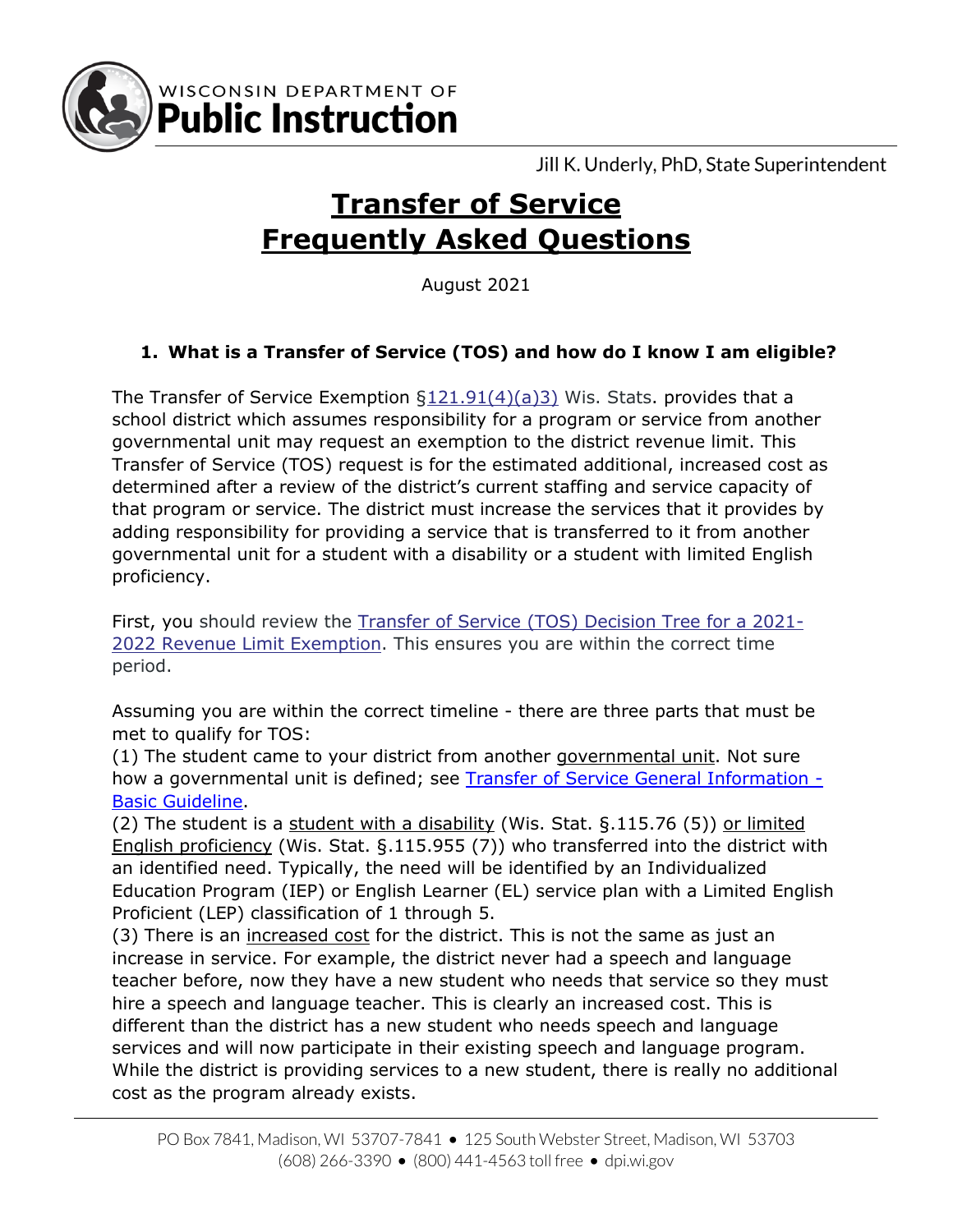**2. I understand to qualify for TOS there must be an increased cost but what about shifting costs? For example, we have 5 students with 1:1 aides. One student graduates so we would lay off one of those aides; however a new student enters the district from another governmental unit that requires a 1:1 aide. Can I request a TOS; after all if the new student did not arrive the aide would have been dismissed.**

No, in this example the district is not eligible for a TOS. The law states "if a school board increases the services that it provides by adding responsibility for providing a service that is transferred to it from another governmental unit for a child with a disability". TOS allows a district to increase its revenue limit, if its costs increase because of the need to increase services above the level of services currently provided.

#### **3. How do I get access to the Transfer of Service-LEP and Transfer of Service-SPED application?**

Reach out to your district administrator. All school district administrators are authorized to access the Transfer of Service-LEP and Transfer of Service-SPED application by using the user ID and password they were issued through the Application User Management (AUM) system. If any other district staff members are to have access to Transfer of Service-LEP and/or Transfer of Service-SPED applications, the district administrator must authorize them as users.

The AUM system is managed by the Parental Education Options Team as it is also used for both Open Enrollment (OPAL) and Homeschool Reporting (HOMER) applications. If your district administrator needs to know their User ID or password for the AUM System, please have your district administrator send an email to [openenrollment@dpi.wi.gov](mailto:openenrollment@dpi.wi.gov) requesting this information.

#### **4. What if my district administrator does not know their User ID or password for the AUM System?**

The AUM system is managed by the Parental Education Options Team as it is also used for both Open Enrollment (OPAL) and Homeschool Reporting (HOMER) applications. If your district administrator needs to know their User ID or password for the AUM System, please have your district administrator send an email to [openenrollment@dpi.wi.gov](mailto:openenrollment@dpi.wi.gov) requesting this information.